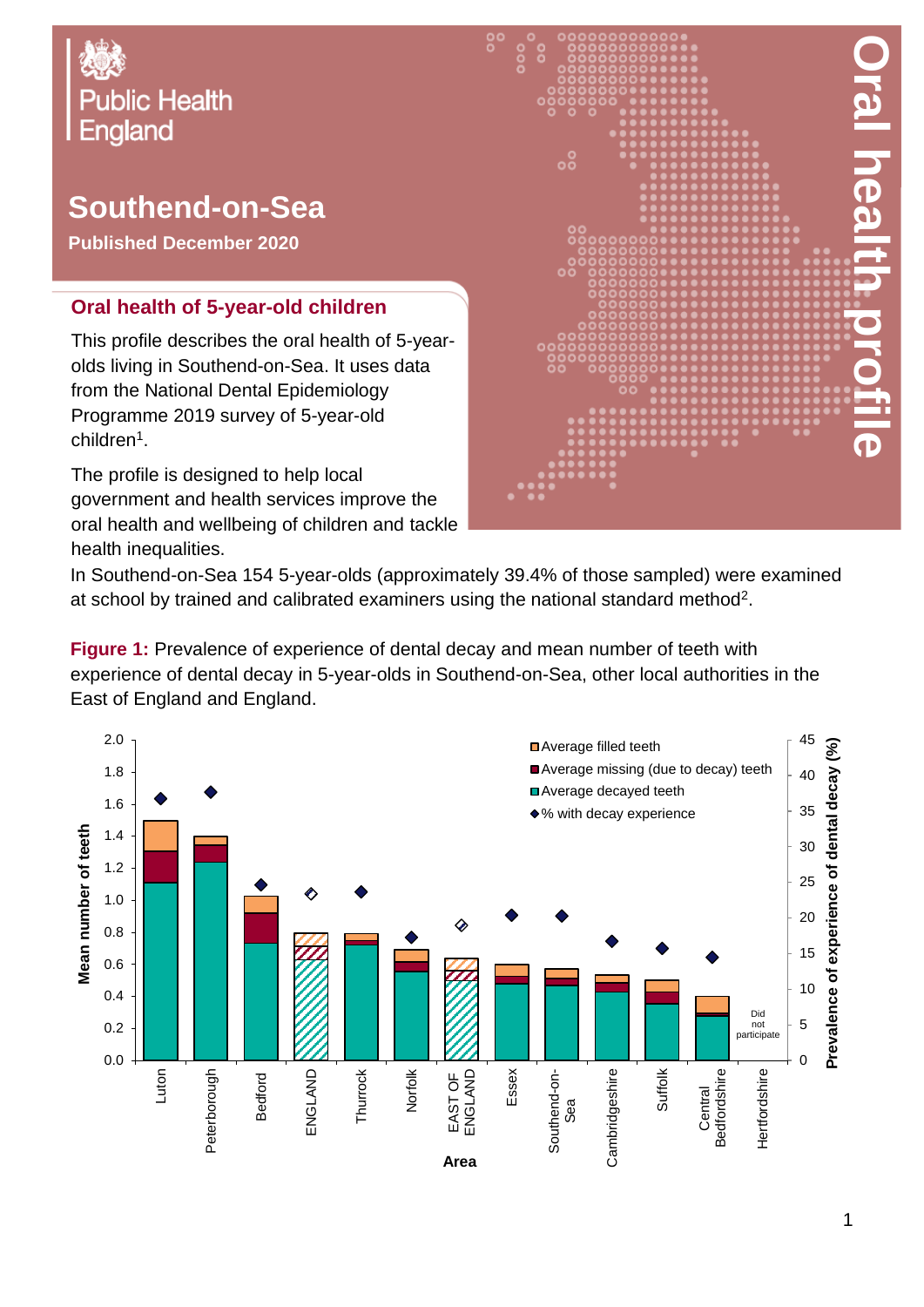**Table 1:** Experience of dental decay in 5-year-olds in Southend-on-Sea, other local authorities in the East of England and England.

| Local authority             | Prevalence of<br>experience of<br>dental decay<br>$(\%)$ | Mean number of teeth<br>with experience of<br>dental decay in all<br>examined children<br>n (95% confidence<br>intervals) | Mean number of teeth<br>with experience of<br>dental decay in children<br>with any decay<br>experience<br>n (95% confidence<br>intervals) |
|-----------------------------|----------------------------------------------------------|---------------------------------------------------------------------------------------------------------------------------|-------------------------------------------------------------------------------------------------------------------------------------------|
| Peterborough                | 37.7                                                     | 1.4<br>$(1.05 - 1.75)$                                                                                                    | 3.7<br>$(3.03 - 4.38)$                                                                                                                    |
| Luton                       | 36.8                                                     | 1.5<br>$(1.16 - 1.84)$                                                                                                    | 4.1<br>$(3.39 - 4.75)$                                                                                                                    |
| <b>Bedford</b>              | 24.7                                                     | 1.0<br>$(0.73 - 1.33)$                                                                                                    | 4.2<br>$(3.40 - 4.92)$                                                                                                                    |
| <b>Thurrock</b>             | 23.6                                                     | 0.8<br>$(0.53 - 1.06)$                                                                                                    | 3.3<br>$(2.63 - 4.07)$                                                                                                                    |
| England                     | 23.4                                                     | 0.8<br>$(0.78 - 0.81)$                                                                                                    | 3.4<br>$(3.36 - 3.44)$                                                                                                                    |
| <b>Essex</b>                | 20.4                                                     | 0.6<br>$(0.54 - 0.66)$                                                                                                    | 2.9<br>$(2.73 - 3.15)$                                                                                                                    |
| Southend-on-Sea             | 20.3                                                     | 0.6<br>$(0.34 - 0.80)$                                                                                                    | 2.8<br>$(2.06 - 3.56)$                                                                                                                    |
| East of England             | 19.0                                                     | 0.6<br>$(0.60 - 0.67)$                                                                                                    | 3.3<br>$(3.21 - 3.48)$                                                                                                                    |
| Norfolk                     | 17.3                                                     | 0.7<br>$(0.60 - 0.78)$                                                                                                    | 4.0<br>$(3.67 - 4.33)$                                                                                                                    |
| Cambridgeshire              | 16.7                                                     | 0.5<br>$(0.44 - 0.63)$                                                                                                    | 3.2<br>$(2.79 - 3.61)$                                                                                                                    |
| <b>Suffolk</b>              | 15.7                                                     | 0.5<br>$(0.42 - 0.58)$                                                                                                    | 3.2<br>$(2.85 - 3.52)$                                                                                                                    |
| <b>Central Bedfordshire</b> | 14.5                                                     | 0.4<br>$(0.19 - 0.61)$                                                                                                    | 2.8<br>$(1.81 - 3.74)$                                                                                                                    |
| Hertfordshire               |                                                          | Did not participate                                                                                                       |                                                                                                                                           |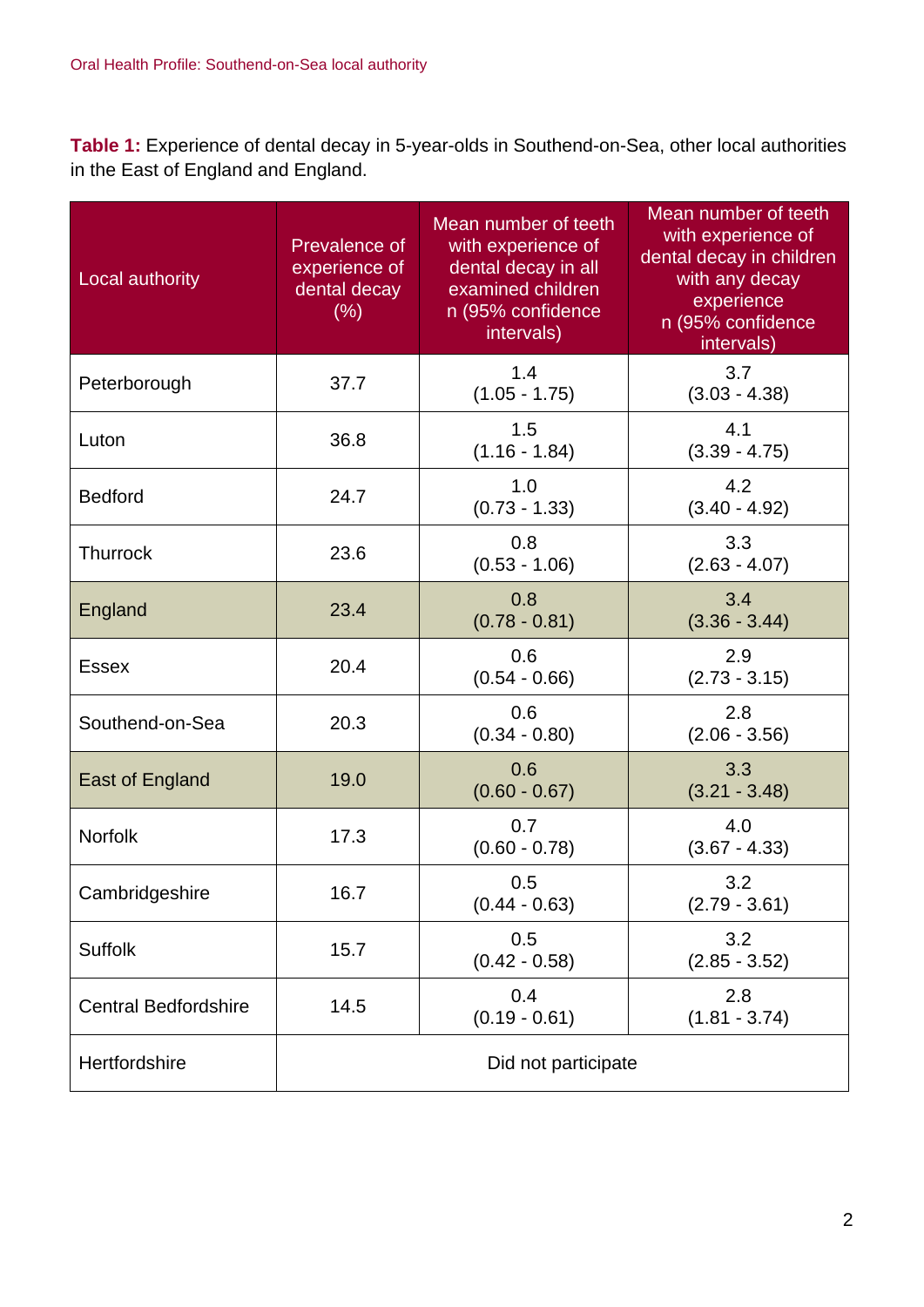**Table 2.** Measures of oral health among 5-year-olds in Southend-on-Sea, it's statistical neighbours, i the East of England and England.

|                                                                                                    | Southend-on-<br>Sea | <b>Statistical</b><br>neighbour within<br>East of England:<br><b>Suffolk</b> | <b>Statistical</b><br>neighbour<br>comparator 1:<br>Swindon | East of<br>England | <b>England</b> |
|----------------------------------------------------------------------------------------------------|---------------------|------------------------------------------------------------------------------|-------------------------------------------------------------|--------------------|----------------|
| Prevalence of<br>experience of dental<br>decay                                                     | 20.3%               | 15.7%                                                                        | 28.9%                                                       | 19.0%              | 23.4%          |
| Mean number of teeth<br>with experience of<br>dental decay                                         | 0.6                 | 0.5                                                                          | 0.9                                                         | 0.6                | 0.8            |
| Mean number of teeth<br>with experience of<br>decay in those with<br>experience of dental<br>decay | 2.8                 | 3.2                                                                          | 3.2                                                         | 3.3                | 3.4            |
| Mean number of<br>decayed teeth in<br>those with experience<br>of dental decay                     | 2.3                 | 2.2                                                                          | 2.3                                                         | 2.6                | 2.7            |
| Proportion with active<br>decay                                                                    | 18.3%               | 13.3%                                                                        | 24.7%                                                       | 16.3%              | 20.4%          |
| Proportion with<br>experience of tooth<br>extractionii                                             | 2.6%                | 1.7%                                                                         | 2.9%                                                        | 1.8%               | 2.2%           |
| Proportion with dental<br>abscess                                                                  | 2.6%                | 0.6%                                                                         | 1.3%                                                        | 0.7%               | 1.0%           |
| Proportion with teeth<br>decayed into pulp                                                         | 6.1%                | 1.7%                                                                         | 4.0%                                                        | 2.5%               | 3.3%           |
| Proportion with decay<br>affecting incisorsii                                                      | 4.0%                | 2.5%                                                                         | 10.6%                                                       | 3.5%               | 5.2%           |
| Proportion with high<br>levels of plaque present<br>on upper front teethiv                         | 1.3%                | 0.1%                                                                         | 0.7%                                                        | 0.5%               | 1.2%           |

<sup>i</sup>generated by the children's services statistical neighbour benchmarking tool, the neighbour within the East of England has "Very Close" comparator characteristics and the national neighbour 1 has "Very Close" comparator characteristics<sup>3</sup>.

ii experience of extraction of one or more teeth on one or more occasions.

iii dental decay involving one or more surfaces of upper anterior teeth.

iv indicative of poor tooth brushing habits.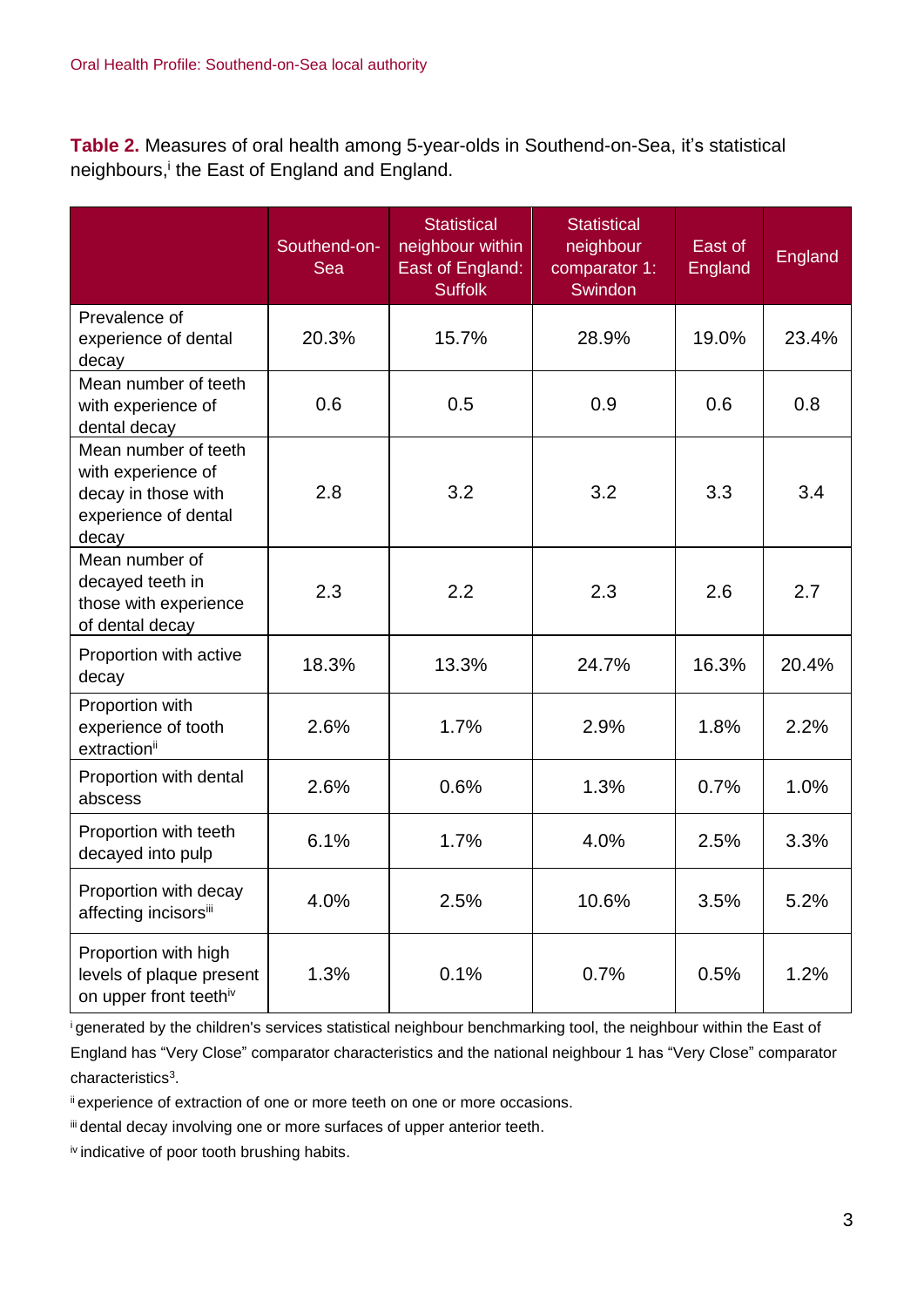**Figure 2:** Prevalence of experience of dental decay in 5-year-olds in Southend-on-Sea, by local authority Index of Multiple Deprivation (IMD) 2019 quintiles.



Error bars represent 95% confidence limits





Error bars represent 95% confidence limits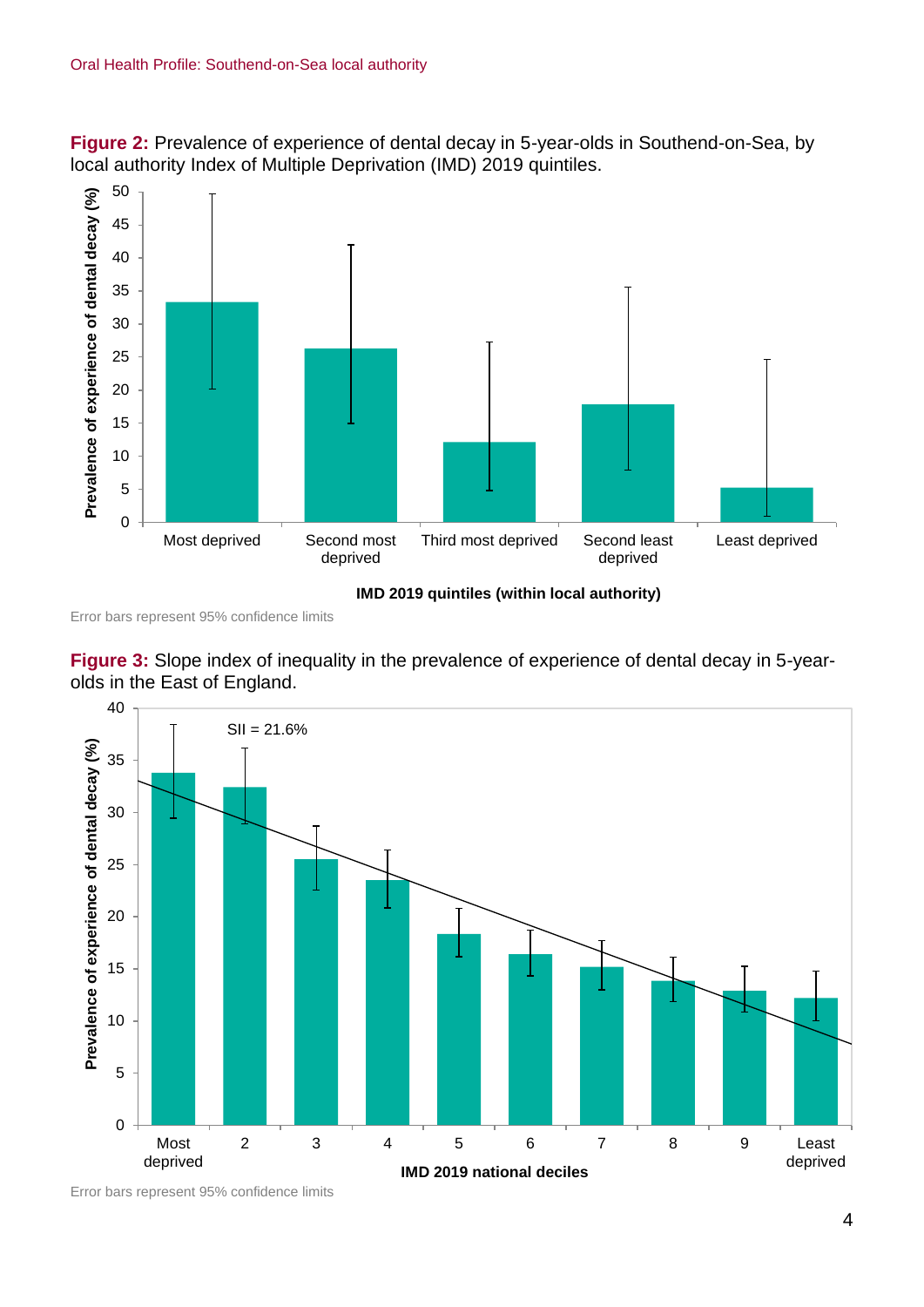**Figure 4:** Prevalence of experience of dental decay in 5-year-olds in Southend-on-Sea, the East of England and England, by year.



Error bars represent 95% confidence limits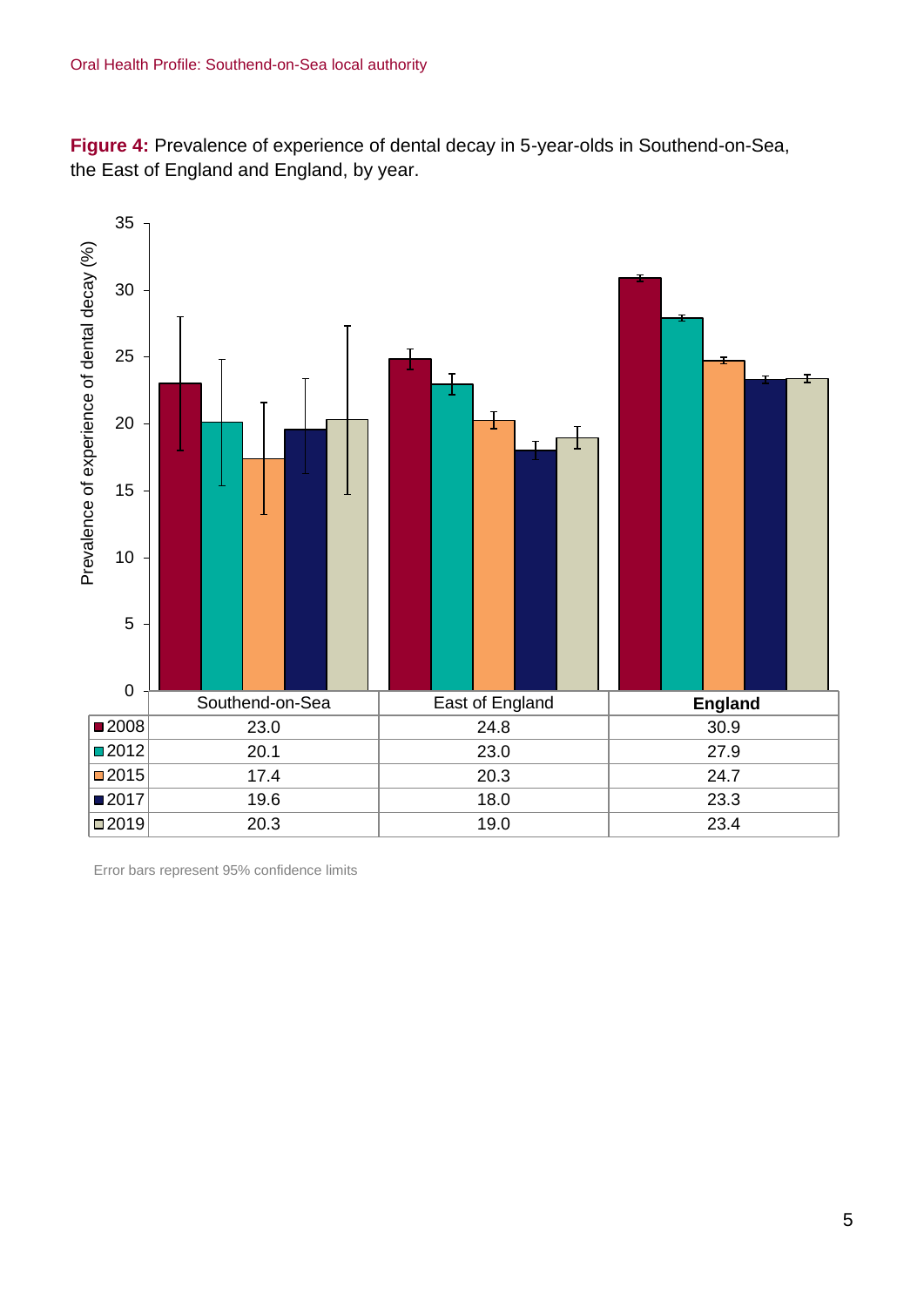**Table 3:** Experience of dental decay in 5-year-olds in the East of England, by ethnic group.

| Ethnic group                         | Number of<br>children<br>examined<br>(N) | Prevalence of<br>experience of<br>dental decay<br>$(\% )$ | Mean number of teeth<br>with experience of<br>dental decay among<br>children with any<br>experience of dental<br>decay n (95% CI) | Prevalence of<br>dental decay<br>affecting incisors<br>(%) |
|--------------------------------------|------------------------------------------|-----------------------------------------------------------|-----------------------------------------------------------------------------------------------------------------------------------|------------------------------------------------------------|
| Asian/Asian<br><b>British</b>        | 336                                      | 37.2                                                      | 4.2<br>$(3.59 - 4.75)$                                                                                                            | 12.8                                                       |
| Mixed                                | 233                                      | 24.0                                                      | 4.4<br>$(3.54 - 5.28)$                                                                                                            | 8.6                                                        |
| Other ethnic<br>background           | 48                                       | 20.8                                                      | 4.4<br>$(2.37 - 6.43)$                                                                                                            | 6.3                                                        |
| White                                | 4,546                                    | 18.7                                                      | 3.4<br>$(3.17 - 3.56)$                                                                                                            | 2.8                                                        |
| Not provided                         | 3,118                                    | 17.6                                                      | 3.1<br>$(2.84 - 3.26)$                                                                                                            | 3.2                                                        |
| <b>Black/Black</b><br><b>British</b> | 139                                      | 17.3                                                      | 3.3<br>$(2.24 - 4.43)$                                                                                                            | 3.6                                                        |
| East of England                      | 8,420                                    | 19.0                                                      | 3.3<br>$(3.21 - 3.48)$                                                                                                            | 3.5                                                        |

**Figure 5:** Prevalence of experience of dental decay in 5-year-olds in the East of England, by ethnic group.



Error bars represent 95% confidence limits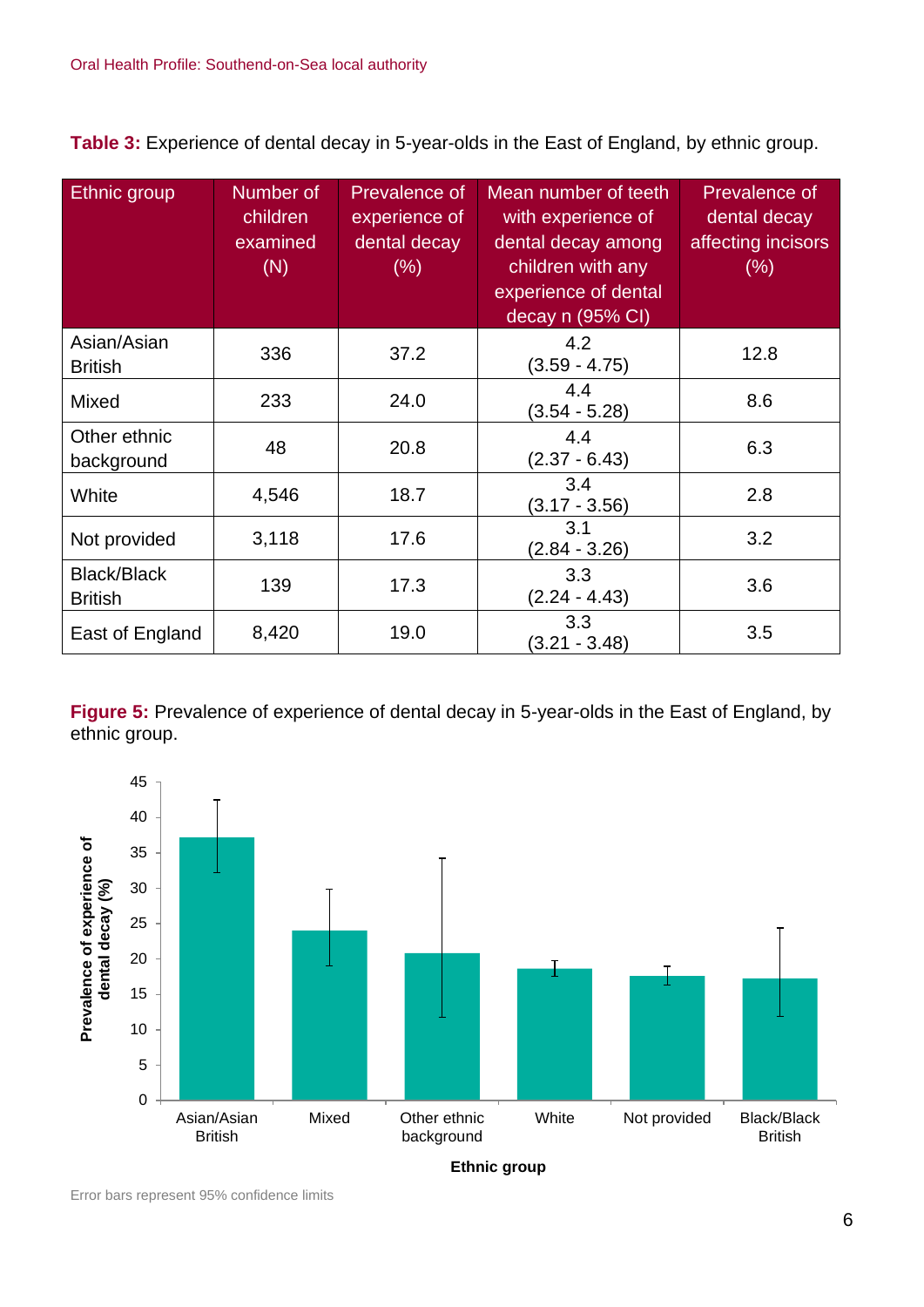**Figure 6:** Prevalence of experience of dental decay in 5-year-olds in Southend-on-Sea, by ward, 2017.



## **Summary**

In Southend-on-Sea average levels of dental decay are lower than the average for England. Within Southend-on-Sea, the highest levels of experience of dental decay are clustered around the St Laurence, Victoria and Kursaal wards.

The small sample size means it is not possible to provide information at ward level using 2019 data. Future surveys could be commissioned to provide larger samples to facilitate local analysis. Commissioning High Quality Information to Support Oral Health Improvement: A toolkit about dental epidemiology for local authorities, commissioners and partners is available to support the commissioning of oral health surveys<sup>4</sup>.

Public health interventions can improve child oral health at a local level. Local authorities improving oral health: commissioning better oral health for children and young people is available to support local authorities to commission oral health improvement programmes for children and young people aged up to 19 years<sup>5</sup>.

If further local analysis is required, please contact the national dental public health team: DentalPHIntelligence@phe.gov.uk